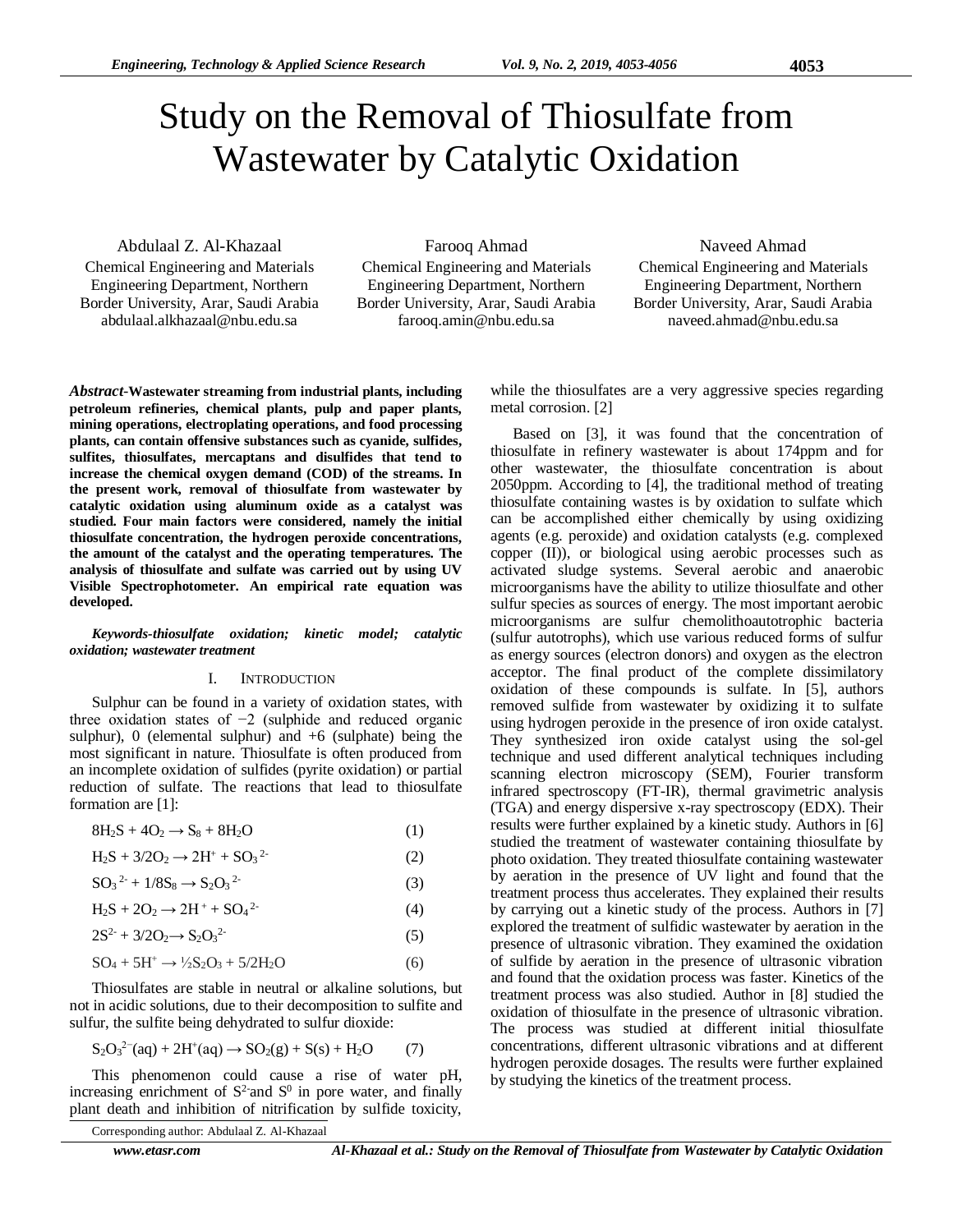# *A. Materials*

Solutions with different thiosulfate concentrations were prepared synthetically. Sodium thiosulfate of 60% purity was used to prepare the test solutions. The changes in thiosulfate and sulfate concentrations were examined by the DR-5000 UVvisible spectrophotometer. Distilled water was used to prepare the test solution. The analysis of sulfate was carried out by DR-5000 UV-visible spectrophotometer using barium chloride as a reagent [5-8].

# *B. Catalyst Preparation*

Aluminum oxide  $(A_2O_3)$  catalyst was prepared from aluminium chloride and ammonium hydroxide by the sol-gel technique. Aluminum oxide was used as a catalyst for the treatment of wastewater containing thiosulfate. The aluminum oxide prepared by the sol-gel technique was dried in the oven for 24h before use [5].

# *C. Methodology*

Oxidation of thiosulfate was carried out in a jacked glass reactor. The carried out experiments were divided into four groups. First the process was explored at different initial thiosulfate concentrations (700ppm, 1400ppm, 2100ppm and 2800ppm). The second experiment was carried out at hydrogen peroxide loading (0.8, 1.6, 2.4, 3.2 molar). In the third experiment, the treatment process was explored at different catalyst loadings  $(0.25g, 0.50g, 1.0g$  and  $1.5g$ ). Finally, the effect of temperature was explored. The process was repeated at  $35^{\circ}$ C,  $45^{\circ}$ C, and  $55^{\circ}$ C.

# III. RESULTS AND DISCUSSION

### *A. Effect of Initial Thiosulfate Concentration*

The process was carried out at four different initial thiosulfate concentrations. Catalyst and  $H_2O_2$  amounts were kept constant throughout the experiments, 0.25g and 0.8 molar respectively. The experiment was conducted at room temperature (25 $^{\circ}$ C). Figures 1 and 2 clarify that the rate of sulfate formation or/and thiosulfate drop increases as the initial concentration of thiosulfate increases. An increase in the initial thiosulfate concentration increases the amount of thiosulfate ions per sample to be reacted and form sulfate ions. Thus the formation of the sulfate ions increases. This finding shows that initial thiosulfate concentration is one of the main components in the rate law of this advanced oxidation process.

# *B. Effect of Hydrogen Peroxide Concentration*

The treatment process was also explored at different hydrogen peroxide loadings. The results are shown graphically in Figures 3 and 4. We see that the concentration of sulfate formation and/or thiosulfate drop increases as the concentration of  $H_2O_2$  increases from 0.8 to 1.6 molar. While, the formation of the sulfate ions is less as the  $H_2O_2$  increases to 2.4 molar and 3.2 molar. These results showed that the optimum concentration for  $H_2O_2$  in this experiment is 1.6 molar because most of thiosulfate ions were being consumed. The reason for this is that  $H_2O_2$  mainly functions as the agent to produce hydroxyl radical that reacts in the thiosulfate oxidation process. Furthermore, the slope of the graph indicated the formation of

sulfate ions which increases quickly at the first three readings for all  $H_2O_2$  concentration and the slope starts to decline and become constant afterwards.



Fig. 1. Thiosulfate concentration versus time for different thiosulfate concentrations. Catalyst loading:  $0.25g$ ,  $H_2O_2$ :  $0.8M$ .



Fig. 2. Concentration of sulfate formation for different thiosulfate concentrations versus time. Catalyst loading: 0.25g, H<sub>2</sub>O<sub>2</sub>: 0.8M.



Fig. 3. Concentration of sulfate formation for different molar  $H_2O_2$ concentrations versus time. Catalyst loading: 0.25g, initial thiosulfate concentration=1400ppm.

# *C. Effect of Catalyst Loading*

The effect of catalyst loading was investigated. Figures 5 and 6 show different catalyst loadings ranging from 0.25 to 1.5g used to explore the treatment process. The sulfate formation or/and thiosulfate drop were found to increase with increasing concentration of the catalyst, reaching the highest value of 1320mg/l and 630mg/l respectively, and then became constant. This may be due to the fact that when most of thiosulfate ions have reacted, the addition of higher quantities of catalyst would have no effect on the reaction.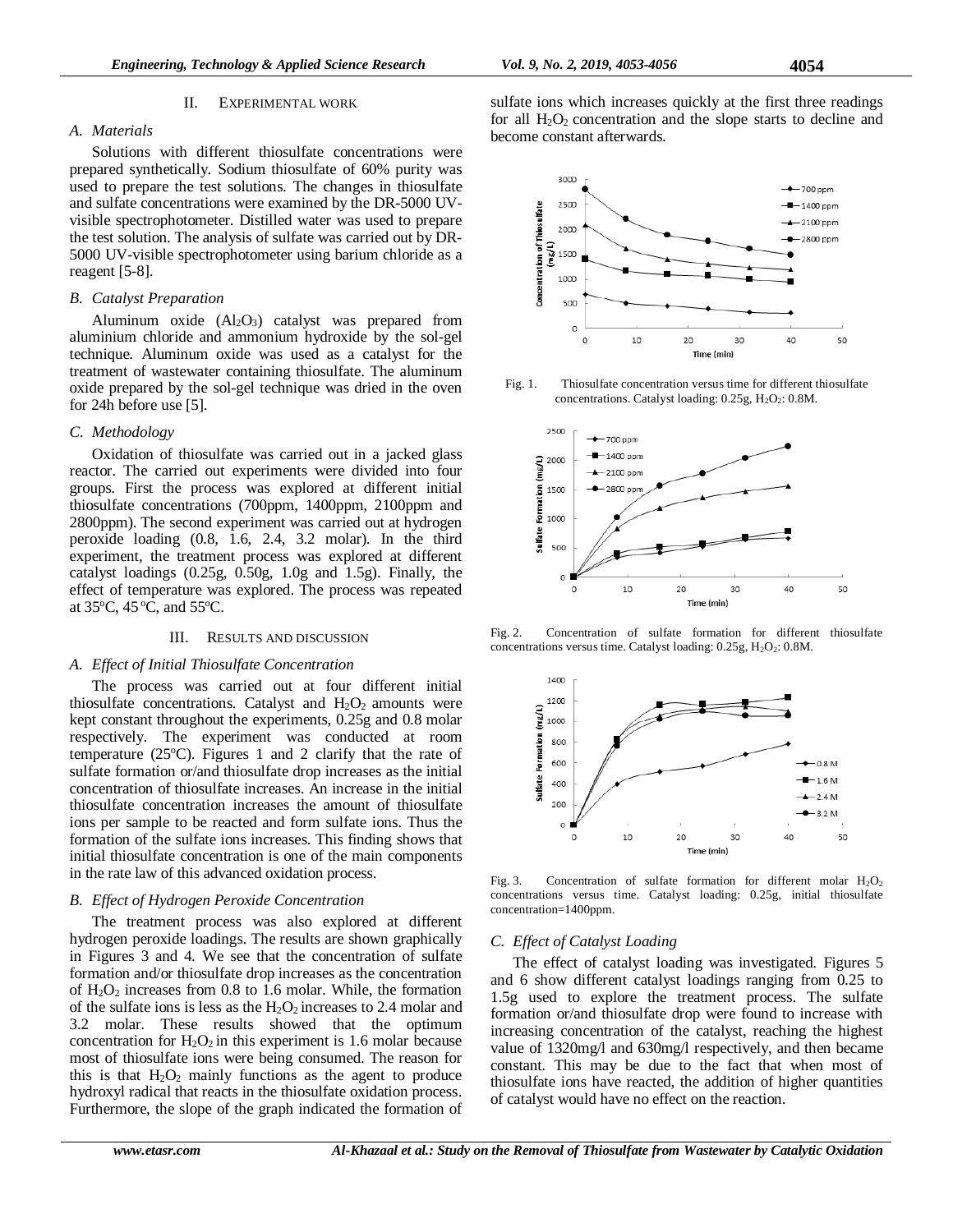

Fig. 4. Concentration of thiosulfate for different molar  $H_2O_2$ concentrations versus time. Catalyst loading: 0.25g, initial thiosulfate concentration=1400ppm.



Fig. 5. Concentration of sulfate formation versus time for different catalyst amounts.  $H_2O_2$ : 0.8M, initial thiosulfate concentration=1400ppm.



Fig. 6. Concentration of thiosulfate versus time for different catalyst amounts.  $H<sub>2</sub>O<sub>2</sub>$ : 0.8M, initial thiosulfate concentration=1400ppm.

#### *D. Effect of Temperature*

The temperature of the reaction is important to the efficiency of the reaction. Figures 7 and 8 describe the influence of temperature on the treatment process. With increase in temperature from  $35^{\circ}$ C to  $45^{\circ}$ C we found that the sulfate formation only shows an increment at the first three readings. After that it starts to decrease for the temperature of 35°C, and remains constant for 45°C. However, when the temperature is further increased to  $55^{\circ}$ C, sulfate formation and/or thiosulfate drop is found to suppress. From these results it can be concluded that the optimum operating temperature for this  $H_2O_2$  advanced oxidation process with  $Al_2O_3$  catalyst is between  $25^{\circ}$ C and  $45^{\circ}$ C.



Fig. 7. Concentration of sulfate formation versus time in various temperatures.  $H_2O_2$ : 0.8M, initial thiosulfate concentration=1400ppm, Catalyst loading=0.25g.



Fig. 8. Concentration of thiosulfate versus time in various temperatures. H<sub>2</sub>O<sub>2</sub>: 0.8M, initial thiosulfate concentration=1400ppm, catalyst loading=0.25g.

#### *E. Kinetic Study*

An empirical rate equation was developed. The orders with respect to all reactants and for the overall reaction were determined. The reactants were hydrogen peroxide  $(H_2O_2)$  and thiosulfate ion  $(S_2O_3^2)$ . When a catalyst is used the reaction rate may be stated on a catalyst weight basis. Thus, the rate of the reaction becomes:

rate=
$$
k[ S_2O_3^{2}]^{\alpha} [H_2O_2]^{\beta} [Al_2O_3]^{\gamma}
$$
 (8)

$$
k = Ae^{(-Ea/RT)}
$$
 (9)

where k is the reaction rate constant and  $\alpha$ ,  $\beta$  and  $\gamma$  are the reaction orders for  $S_2O_3^2$ ,  $H_2O_2$  and  $Al_2O_3$  respectively. From (8)-(9), we can see that the rate is proportional with  $[S_2O_3^2]^\alpha$ ,  $[H_2O_2]^{\beta}$  and  $[A_2O_3]^{\gamma}$ . The mathematical relations of this explanation are shown below, with rate  $\alpha$  being  $\left[ S_2O_3^{2-} \right]^\alpha$ , rate β being  $[H_2O_2]$ <sup>β</sup>, and rate γ being  $[A_2O_3]$ <sup>γ</sup>. Thus:

$$
r_{\alpha}=[S_2O_3^{2}]^{\alpha} \tag{10}
$$

$$
lnr_{\alpha} = \alpha ln[S_2O_3^{2}] \tag{11}
$$

$$
r_{\beta} = [H_2 O_2]^{\beta} \tag{12}
$$

$$
lnr_{\beta} = \beta ln [H_2O_2]
$$
 (13)

$$
r_{\gamma} = [Al_2O_3]^{\gamma} \tag{14}
$$

$$
\ln r_{\gamma} = \gamma \ln \left[ \text{Al}_2 \text{O}_3 \right] \tag{15}
$$

Using the above equations, rates and orders with respect to each reactant are calculated. The orders of reaction with respect to thiosulfate, hydrogen peroxide and catalyst were found to be 0.421, 0.556 and 0.558 respectively. The order of reaction with